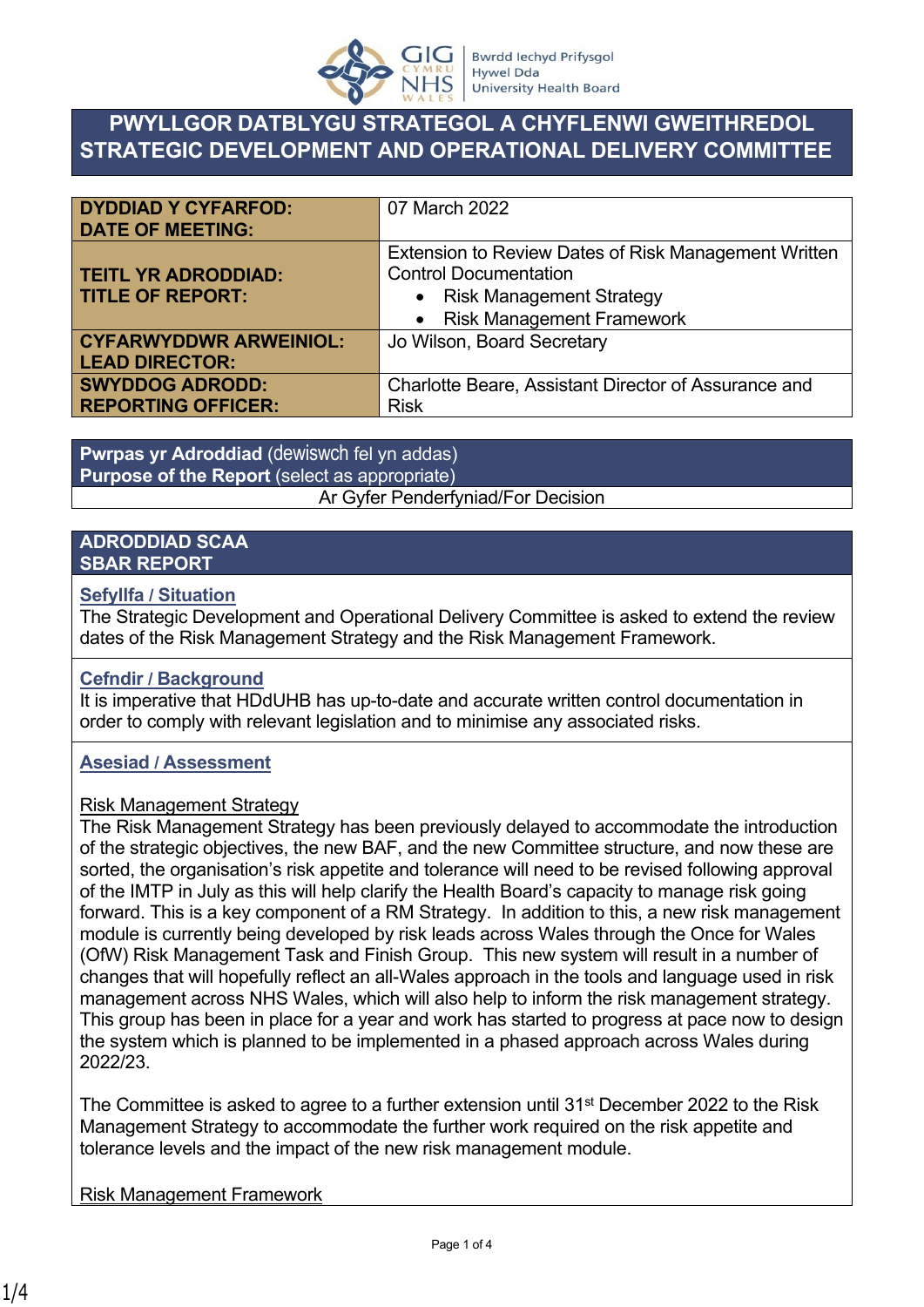There have been a number of reasons for the delay in reviewing this written control document such as changes to governance arrangements during the COVID-19 pandemic, changes to the Committee structure and changes to the Board Assurance Framework and Corporate Risk Register, which needed to bed in. The Risk Management Framework is currently under review and the final version will be presented to the Committee in July 2022. However it is anticipated that this may need further updating when the OfW system is implemented.

For the Committee's assurance, a high-level review has been undertaken to ensure that both documents remain fit for purpose during the extension period.

### **Argymhelliad / Recommendation**

The Strategic Development and Operational Delivery Committee is requested to approve the extensions of the expiry dates to the above written control documents, on the understanding that the reviews will be completed within the stipulated dates.

| Amcanion: (rhaid cwblhau)<br>Objectives: (must be completed) |                                                    |  |  |  |
|--------------------------------------------------------------|----------------------------------------------------|--|--|--|
| <b>Committee ToR Reference:</b>                              | 3.15 Approve relevant corporate policies and plans |  |  |  |
| Cyfeirnod Cylch Gorchwyl y Pwyllgor:                         | within the scope of the Committee.                 |  |  |  |
| Cyfeirnod Cofrestr Risg Datix a Sgôr                         | Not applicable                                     |  |  |  |
| Cyfredol:                                                    |                                                    |  |  |  |
| Datix Risk Register Reference and                            |                                                    |  |  |  |
| Score:                                                       |                                                    |  |  |  |
| Safon(au) Gofal ac lechyd:                                   | Governance, Leadership and Accountability          |  |  |  |
| Health and Care Standard(s):                                 |                                                    |  |  |  |
| Nodau Gwella Ansawdd:                                        | Not applicable                                     |  |  |  |
| Quality Improvement Goal(s):                                 |                                                    |  |  |  |
| <b>Amcanion Strategol y BIP:</b>                             | Not Applicable                                     |  |  |  |
| <b>UHB Strategic Objectives:</b>                             |                                                    |  |  |  |
| <b>Amcanion Llesiant BIP:</b>                                |                                                    |  |  |  |
| <b>UHB Well-being Objectives:</b>                            |                                                    |  |  |  |
| <b>Hyperlink to HDdUHB Well-being</b>                        |                                                    |  |  |  |
| <b>Objectives Annual Report 2018-2019</b>                    |                                                    |  |  |  |

| <b>Gwybodaeth Ychwanegol:</b><br><b>Further Information:</b> |                                                         |  |  |
|--------------------------------------------------------------|---------------------------------------------------------|--|--|
| Ar sail tystiolaeth:                                         | Legislation and national policy                         |  |  |
| <b>Evidence Base:</b>                                        |                                                         |  |  |
| <b>Rhestr Termau:</b>                                        | Explanation of terms is included within the body of the |  |  |
| <b>Glossary of Terms:</b>                                    | policy.                                                 |  |  |
| Partïon / Pwyllgorau â ymgynhorwyd                           | As detailed in the assessment                           |  |  |
| ymlaen llaw y Pwyllgor Datblygu                              |                                                         |  |  |
| Strategol a Chyflenwi Gweithredol:                           |                                                         |  |  |
| Parties / Committees consulted prior                         |                                                         |  |  |
| to Strategic Development and                                 |                                                         |  |  |
| <b>Operational Delivery Committee:</b>                       | $\sim$ $\sim$ $\sim$                                    |  |  |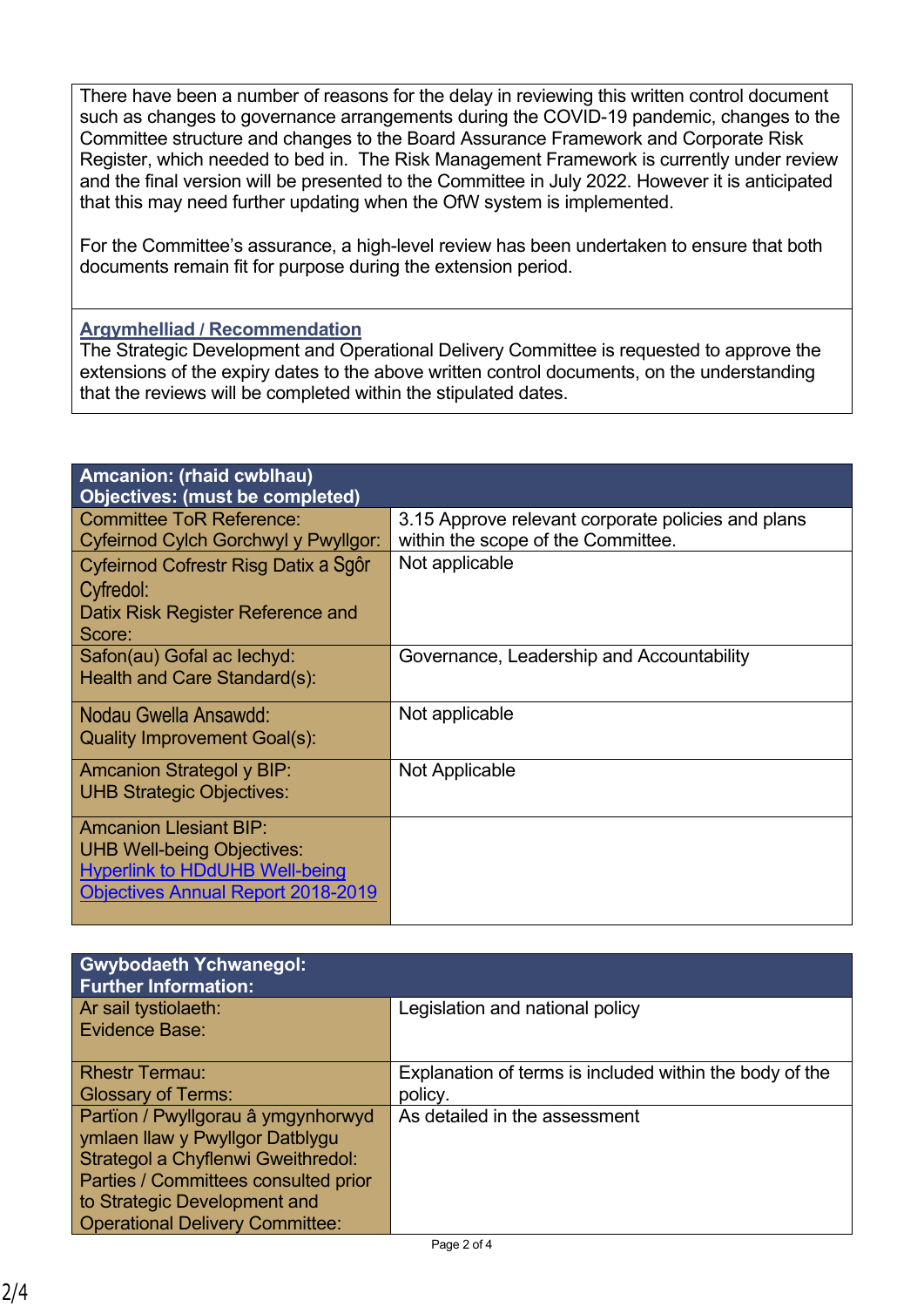| <b>Effaith: (rhaid cwblhau)</b><br>Impact: (must be completed)    |                                                                                                                                                                                                                                                                                               |  |  |  |
|-------------------------------------------------------------------|-----------------------------------------------------------------------------------------------------------------------------------------------------------------------------------------------------------------------------------------------------------------------------------------------|--|--|--|
| <b>Ariannol / Gwerth am Arian:</b><br><b>Financial / Service:</b> | Not applicable                                                                                                                                                                                                                                                                                |  |  |  |
| <b>Ansawdd / Gofal Claf:</b><br><b>Quality / Patient Care:</b>    | Staff accessing written control documentation which is out<br>of date, no longer relevant or contradicts current guidance<br>may have a negative effect on the quality, safety and<br>experience of care.<br>It may also lead to unwarranted variation in care delivery                       |  |  |  |
| <b>Gweithlu:</b><br><b>Workforce:</b>                             | Not applicable                                                                                                                                                                                                                                                                                |  |  |  |
| Risg:<br><b>Risk:</b>                                             | The presence of written control documentation on the<br>intranet, outside of the Policies, Procedures and other<br>Written Control Documentation intranet webpage, may<br>result in staff accessing documents which are out of date,<br>no longer relevant, or contradicting current guidance |  |  |  |
| <b>Cyfreithiol:</b><br>Legal:                                     | It is essential that the HDdUHB has up to date policies<br>and procedures in place                                                                                                                                                                                                            |  |  |  |
| <b>Enw Da:</b><br><b>Reputational:</b>                            | Not applicable                                                                                                                                                                                                                                                                                |  |  |  |
| <b>Gyfrinachedd:</b><br><b>Privacy:</b>                           | Not applicable                                                                                                                                                                                                                                                                                |  |  |  |
| Cydraddoldeb:<br><b>Equality:</b>                                 | A full equality impact assessment has been undertaken<br>for each separate policy/procedure                                                                                                                                                                                                   |  |  |  |